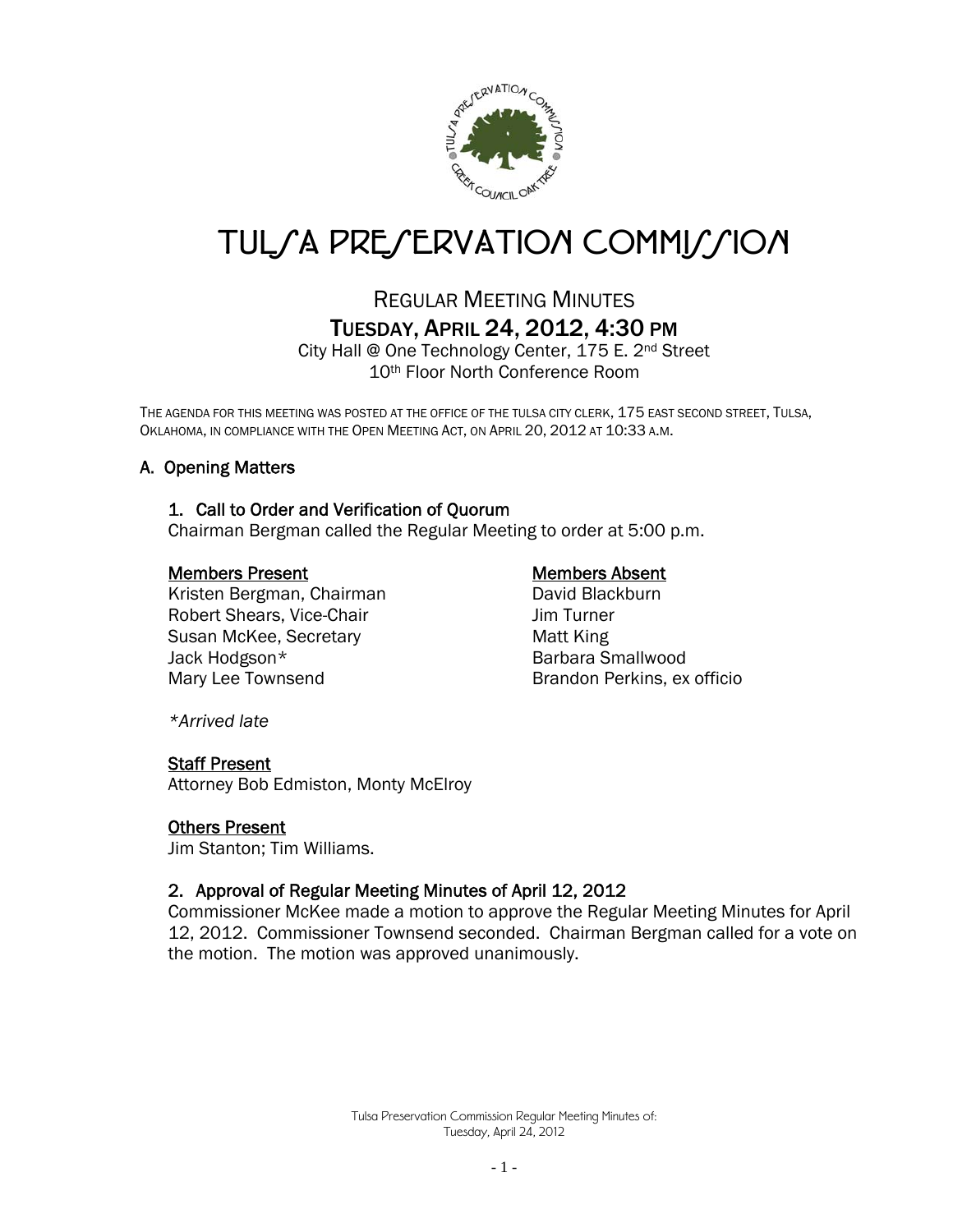In Favor **Opposed** Abstaining Not Present 1. Bergman None None None

- 2. Hodgson
- 3. McKee
- 4. Shears
- 5. Townsend

# 3. Disclosure of Conflicts of Interest

No one reported a conflict of interest with the proposals on the agenda.

# B. Actionable Items

# 1. COA-12-014 / 305 E. 19<sup>th</sup> Street (North Maple Ridge)

Applicant: Jack Arnold

COA Subcommittee Review Date: April 17, 2012

Request: Construct one-story addition to rear elevation of house according to plans submitted.

Monty McElroy presented Mr. Arnold's Certificate of Appropriateness application to the Commission and read the applicable guidelines for this district. Mr. Jim Stanton was present to answer questions for Jack Arnold.

Commissioner Hodgson read the COA Subcommittee Report. The Subcommittee found the application to be complete and recommended approval.

Commissioner Townsend made a motion to approve the application. Commissioner Shears seconded the motion. Chairman Bergman asked for a vote on the motion.

## Vote: 305 E. 19th Street

| In Favor    | <b>Opposed</b> | <b>Abstaining</b> | <b>Not Present</b> |
|-------------|----------------|-------------------|--------------------|
| 1. Bergman  | None           | None              | None               |
| 2. Hodgson  |                |                   |                    |
| 3. McKee    |                |                   |                    |
| 4. Shears   |                |                   |                    |
| 5. Townsend |                |                   |                    |

The motion was Approved Unanimously by members present and voting. Guidelines cited: B1.0, 1.0.1, 1.0.2, 1.0.3; B1.2, 1.2.1, 1.2.2, B1.3, 1.3.2.

# 2. COA-12-015 / 217 W. Latimer Street (Brady Heights)

Applicant: Tim Williams COA Subcommittee Review Date: n/a

Request:

- 1. Install aluminum-clad wood windows in original openings.
- 2. Repair original wood front middle door and replace two non-original front doors with wood doors similar in style to original.

Tulsa Preservation Commission Regular Meeting Minutes of: Tuesday, April 24, 2012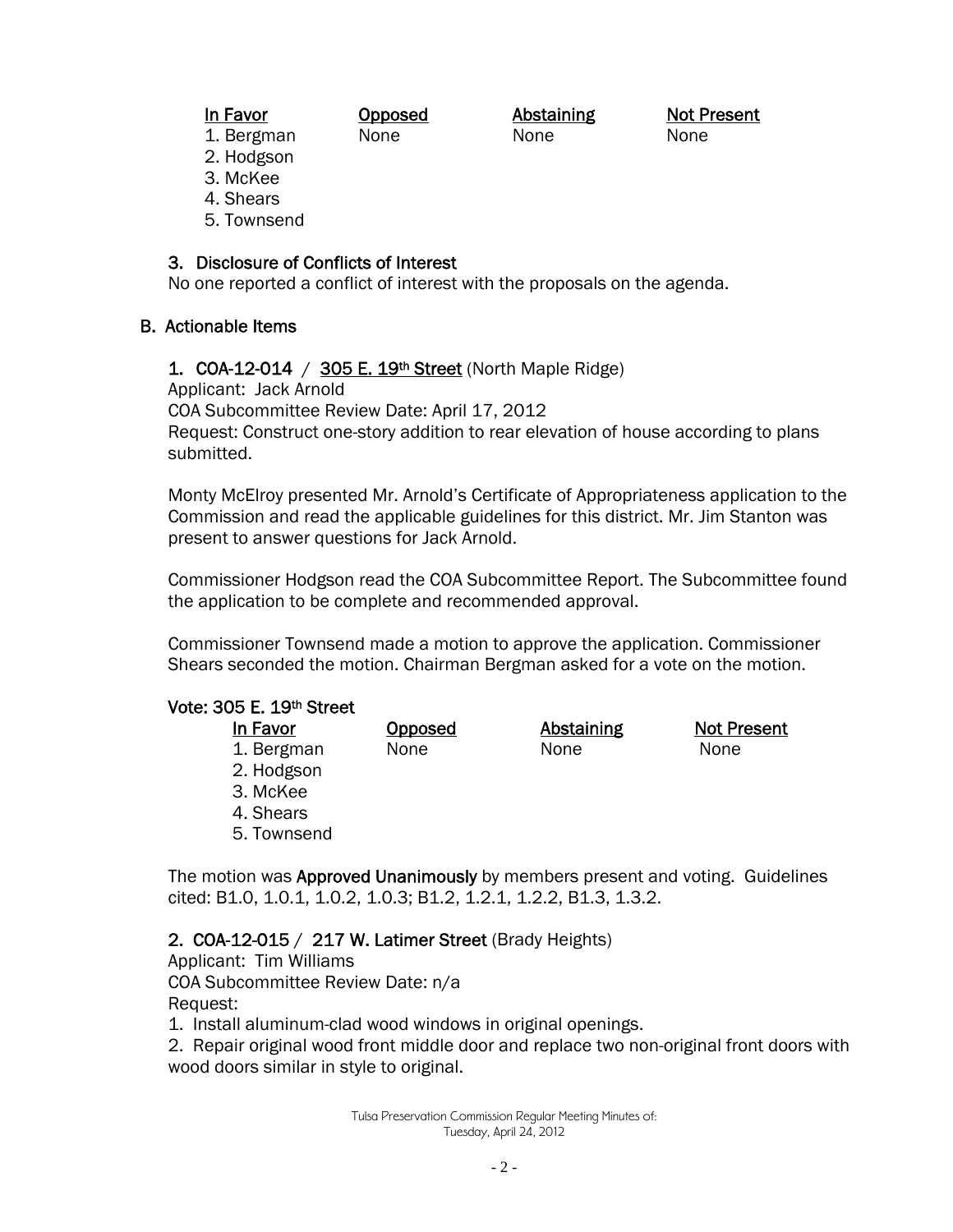3. Fill non-original window opening in lower west wall and non-original vent opening on lower east wall with matching brick.

Monty McElroy presented Mr. Williams' Certificate of Appropriateness application to the Commission and read the applicable guidelines for this district. Mr. Williams was present to answer questions.

Commissioner Townsend made a motion to approve the application. Commissioner Shears seconded the motion. Chairman Bergman called for a vote on the motion.

#### Vote: 305 E. 19th Street

| In Favor    | Opposed | Abstaining | <b>Not Present</b> |
|-------------|---------|------------|--------------------|
| 1. Bergman  | None    | None       | None               |
| 2. Hodgson  |         |            |                    |
| 3. McKee    |         |            |                    |
| 4. Shears   |         |            |                    |
| 5. Townsend |         |            |                    |
|             |         |            |                    |

The motion was Approved Unanimously by members present and voting. Guidelines cited: General Guidelines for Restoring Existing Structures; Windows and Doors, Preferred Option, 1.; Windows and Doors, Second Preference, 1., 2.

#### 3. Caveat to be filed for HP Zoned Properties

Attorney Bob Edmiston presented Commissioners with final drafts of separate Caveats for each Historic District to be filed in the County Clerk's Office. These will give notice of Historic Preservation Zoning and appear in the records of property owners when abstracts are brought to date. It was brought to the attention of Mr. Edmiston that there may be an error in one of the legal descriptions. He will research to verify the correct legal description before recording the caveat in question.

Commissioner Townsend made a motion to approve the Caveats and to authorize the staff to file them in the County Clerk's Office with the provision that if the single legal description needs revision, Mr. Edmiston will do so. Commissioner Shears seconded the motion. Chairman Bergman asked for a vote on the motion.

#### Vote: Caveat to be filed for HP Zoned Properties

| In Favor    | Opposed | Abstaining | <b>Not Present</b> |
|-------------|---------|------------|--------------------|
| 1. Bergman  | None    | None       | None               |
| 2. Hodgson  |         |            |                    |
| 3. McKee    |         |            |                    |
| 4. Shears   |         |            |                    |
| 5. Townsend |         |            |                    |
|             |         |            |                    |

The motion was Approved Unanimously by members present and voting.

#### 4. Amendment to Unified Design Guidelines Final Drafts

Commissioners discussed Section G.1.5 of the Guidelines. The guideline currently reads "Use wall materials that are consistent with the historic walls found along the same